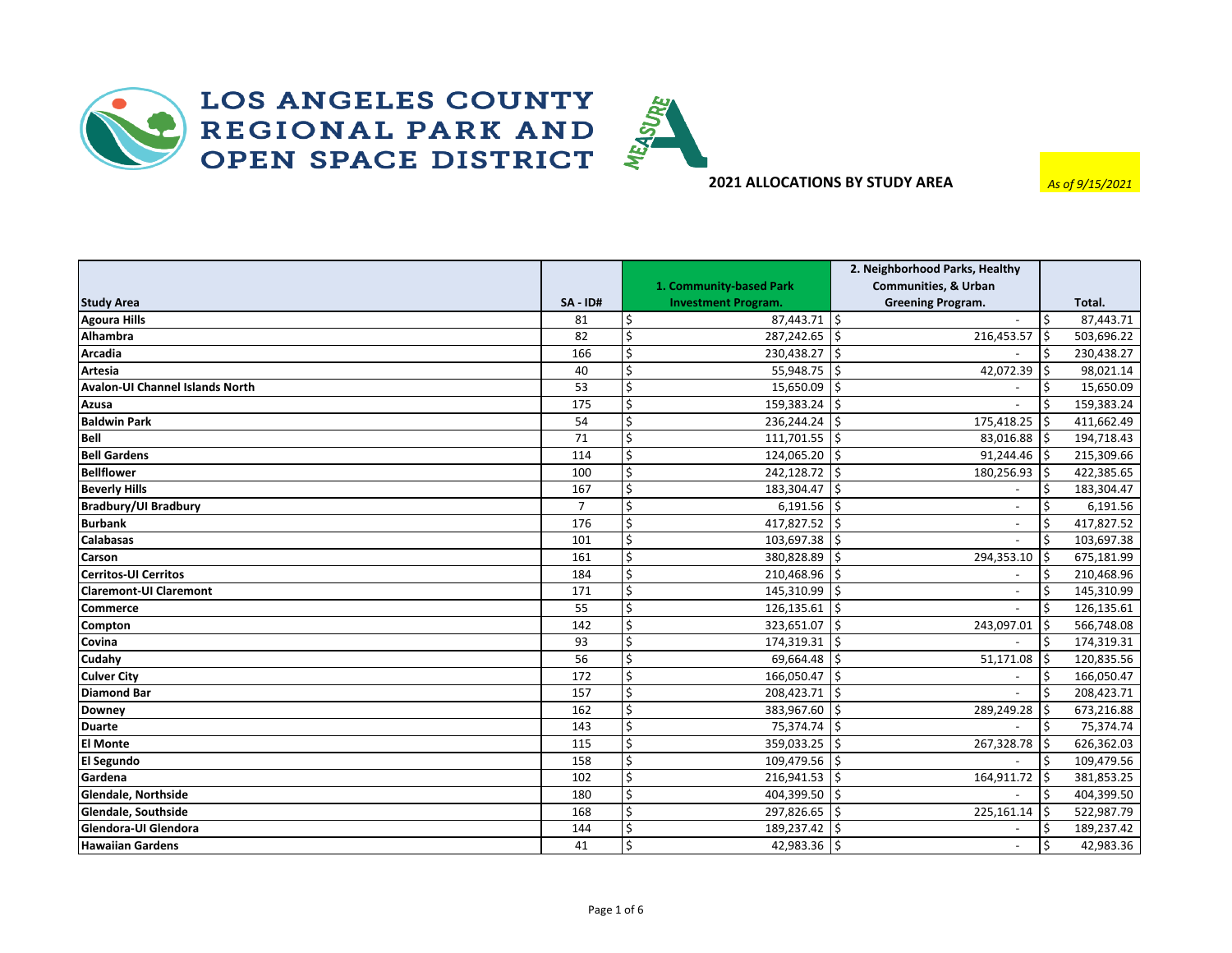



| <b>Hawthorne</b>                                                        | 145 | \$<br>289,734.24   \$   | 217,824.67                      | İ\$ | 507,558.91 |
|-------------------------------------------------------------------------|-----|-------------------------|---------------------------------|-----|------------|
| <b>Hermosa Beach</b>                                                    | 128 | 75,588.28   \$<br>Ś     |                                 | l\$ | 75,588.28  |
| $\vert$ Hidden Hills                                                    | 1   | $10,730.87$ \$<br>Ś     |                                 | ١\$ | 10,730.87  |
| <b>Huntington Park</b>                                                  | 72  | Ś<br>181,740.43   \$    | 135,014.81                      | I\$ | 316,755.24 |
| Industry                                                                | 25  | \$<br>$137,508.11$ 5    |                                 |     | 137,508.11 |
| Inglewood                                                               | 116 | 368,347.09   \$<br>Ś    | 276,347.84                      | l Ś | 644,694.93 |
| Irwindale                                                               | 57  | Ś<br>$29,851.83$ \$     |                                 |     | 29,851.83  |
| LA Arleta-Pacoima                                                       | 117 | Ś<br>$316,024.52$ \$    | 233,585.75                      | l\$ | 549,610.27 |
| LA Baldwin Hills-Leimert-Hyde Park                                      | 83  | Ś<br>278,581.58   \$    | 210,301.18                      | I\$ | 488,882.76 |
| LA Bel Air- Beverly Crest-UI Hollywood Hills                            | 26  | \$<br>$110,152.65$   \$ |                                 | ١ś  | 110,152.65 |
| LA Boyle Heights                                                        | 135 | \$<br>277,492.95  \$    | 207,654.30                      | ١\$ | 485,147.25 |
| LA Brentwood-Pacific Palisades                                          | 129 | \$<br>267,167.02   \$   |                                 | l\$ | 267,167.02 |
| La Canada-Flintridge                                                    | 66  | Ś<br>87,455.30          | \$                              | \$  | 87,455.30  |
| LA Canoga Park-Winnetka                                                 | 58  | Ś<br>303,835.11         | Ś<br>228,593.24                 |     | 532,428.35 |
| LA Central City                                                         | 118 | Ś<br>295,601.16   \$    | 241,076.09                      | l\$ | 536,677.25 |
| LA Central City North                                                   | 59  | Ś<br>$103,215.42$ \$    | 80,808.56                       | l\$ | 184,023.98 |
| LA Chatsworth-Porter Ranch-UI Northridge-Canoga Park-Oat Mountain       | 152 | Ś<br>418,798.95 \$      |                                 | l\$ | 418,798.95 |
| LA Encino-Tarzana                                                       | 136 | Ś<br>$309,308.16$ \$    | $\overline{a}$                  |     | 309,308.16 |
| LA Exposition Park-University Park-Vermont Square                       | 164 | Ś<br>$529,758.26$ \$    | 393,401.61                      |     | 923,159.87 |
| LA Granada Hills-Knollwood                                              | 73  | Ś<br>219,428.28   \$    | $\overline{\phantom{a}}$        |     | 219,428.28 |
| La Habra Heights                                                        | 42  | 23,448.90 \$<br>ς       |                                 |     | 23,448.90  |
| LA Harbor Gateway                                                       | 43  | 159,487.39   \$<br>ς    | 121,964.21                      |     | 281,451.60 |
| LA Hollywood, North                                                     | 103 | 388,829.53   \$<br>\$   |                                 | ۱ś  | 388,829.53 |
| LA Hollywood, South                                                     | 104 | 365,485.87   \$<br>ς    | 276,561.08                      | l Ś | 642,046.95 |
| La Mirada                                                               | 137 | 189,174.10   \$<br>Ś    |                                 | ۱ś  | 189,174.10 |
| LA Mission Hills-Panorama City-North Hills                              | 130 | Ś<br>466,055.16   \$    | 346,748.38                      | l\$ | 812,803.54 |
| LA North Hollywood-Valley Village                                       | 94  | 479,012.50 \$<br>Ś.     | $361,207.12$ $\mid$ \$          |     | 840,219.62 |
| LA Northeast LA, North                                                  | 183 | Ś.<br>481,688.94   \$   |                                 | l\$ | 481,688.94 |
| LA Northeast LA, South                                                  | 177 | $300,142.18$ \$<br>\$   | $\overline{a}$                  | l\$ | 300,142.18 |
| LA Northridge                                                           | 60  | Ś<br>$245,531.00$ 5     | 186,638.52                      |     | 432,169.52 |
| LA Palms-Mar Vista-Del Rey                                              | 105 | Ś<br>390,171.54 \$      | 295,218.60                      | I\$ | 685,390.14 |
| l La Puente                                                             | 27  | \$<br>121,356.38   \$   | 89,793.79                       | l\$ | 211,150.17 |
| LA Reseda-West Van Nuys                                                 | 95  | ς<br>374,895.82   \$    | 282,010.23                      | l Ś | 656,906.05 |
| LA San Pedro-Port of LA-UI La Rambla                                    | 185 | 279,424.85              | l s<br>$\overline{\phantom{a}}$ | ۱ś  | 279,424.85 |
| LA Sherman Oaks-Studio City-Toluca Lake-Cahuenga Pass-UI Universal City | 84  | 342,564.37              | ۱\$<br>$\overline{\phantom{a}}$ |     | 342,564.37 |
| LA Silver Lake-Echo Park-Elysian Valley                                 | 138 | 237,470.09              | \$                              |     | 237,470.09 |
| LA South LA                                                             | 119 | 333,729.24              | Ś<br>247,274.46                 |     | 581,003.70 |
| LA Southeast LA                                                         | 163 | Ś<br>447,014.62   \$    | 328,686.56 \$                   |     | 775,701.18 |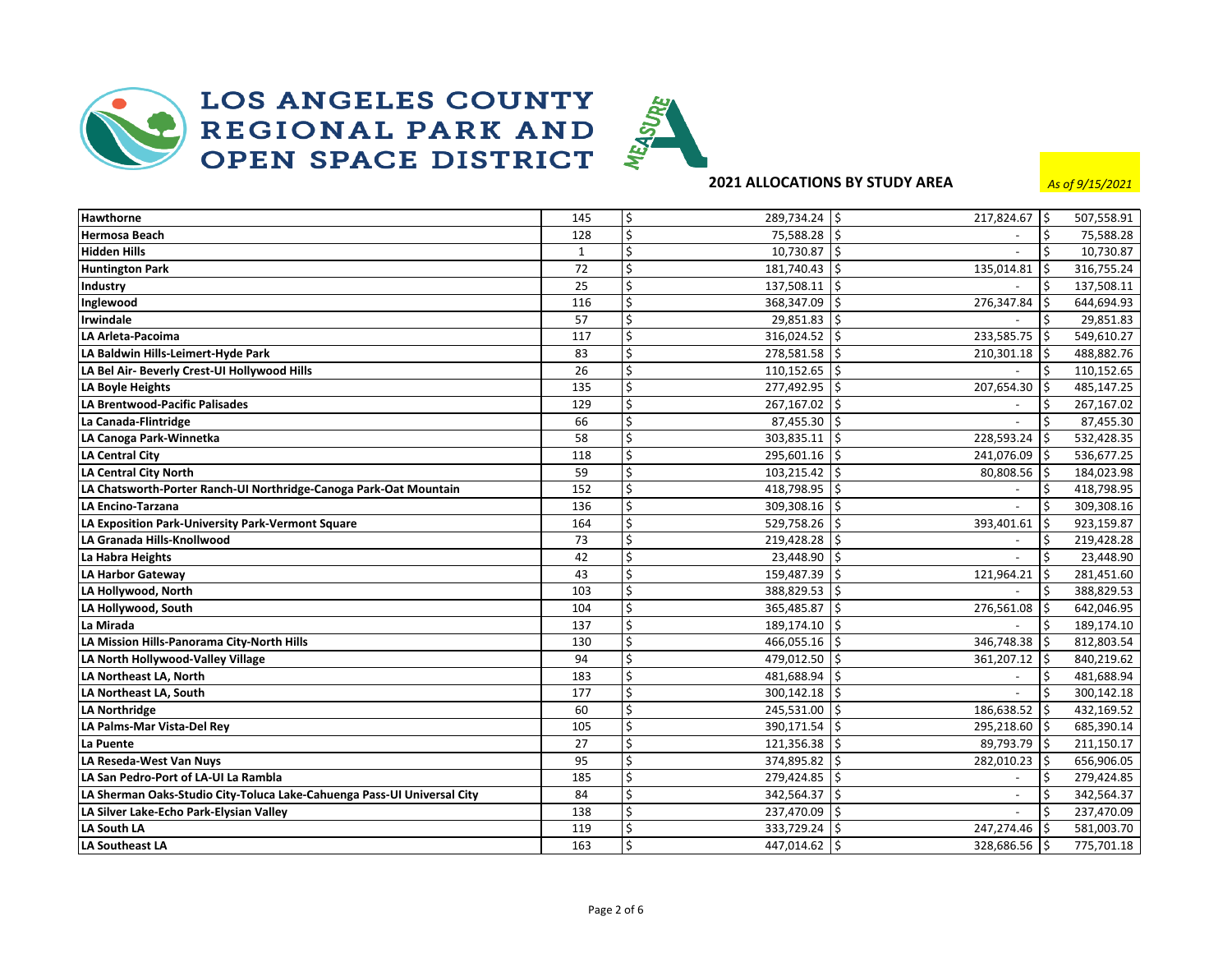



| LA Southeast LA, North                                 | 169 | \$<br>$427,205.44$ \$           | 317,641.23                     | ١\$ | 744,846.67   |
|--------------------------------------------------------|-----|---------------------------------|--------------------------------|-----|--------------|
| LA Sun Valley-La Tuna Canyon                           | 120 | \$<br>$315,209.38$   \$         | 237,952.53                     | ١\$ | 553,161.91   |
| LA Sunland-Tujunga-Lake View Terrace-Shadow Hills      | 139 | Ś<br>$213,905.59$ \$            |                                | \$  | 213,905.59   |
| LA Sylmar                                              | 96  | $262,741.75$ 5<br>Ś             |                                | Ś.  | 262,741.75   |
| LA Valley Glen-North Sherman Oaks                      | 61  | Ś<br>279,941.28   \$            | 210,658.90                     | Ŝ.  | 490,600.18   |
| LA Van Nuys-North Sherman Oaks                         | 44  | Ś<br>283,848.11   \$            | 214,642.06                     | l\$ | 498,490.17   |
| LA Venice                                              | 106 | Ś<br>140,368.33   \$            | 107,326.14                     | l\$ | 247,694.47   |
| La Verne-UI La Verne-Claremont                         | 159 | Ś<br>$127,053.77$ $\frac{1}{5}$ |                                | \$  | 127,053.77   |
| <b>LA West Adams</b>                                   | 107 | Ś<br>310,406.69                 | 231,747.02<br>\$               | \$  | 542,153.71   |
| LA West Hills-Woodland Hills-UI Canoga Park-West Hills | 146 | Ś<br>382,226.69                 | Ś.                             | Ŝ   | 382,226.69   |
| LA West LA                                             | 85  | Ś<br>346,682.86                 | Ś<br>269,571.29                | ١\$ | 616,254.15   |
| LA Westchester-Playa del Rey-LAX                       | 67  | Ś<br>247,551.86   \$            | 191,910.40                     | l\$ | 439,462.26   |
| LA Westlake                                            | 147 | Ś<br>360,577.05 \$              | 268,748.15                     | l\$ | 629,325.20   |
| LA Westwood-UI Sawtelle Veterans Administration Center | 45  | Ś<br>199,546.81                 | \$<br>152,403.71               | l\$ | 351,950.52   |
| LA Wilmington-Harbor City-Port of LA                   | 121 | Ś<br>252,069.91                 | \$                             | \$  | 252,069.91   |
| LA Wilshire - Koreatown                                | 68  | Ś<br>547,138.29                 | 409,935.52<br>Ŝ.               | l\$ | 957,073.81   |
| LA Wilshire - West                                     | 108 | Ś<br>493,750.58                 | Ś<br>380,576.19                | l\$ | 874,326.77   |
| Lakewood-UI Lakewood                                   | 153 | $271,816.51$ \$<br>Ś            |                                | \$  | 271,816.51   |
| Lancaster, Eastside                                    | 69  | Ś<br>$222,090.27$ \$            | $\blacksquare$                 | \$  | 222,090.27   |
| Lancaster, Westside                                    | 122 | Ś<br>$344,837.62$ \$            | $\overline{\phantom{0}}$       | Ś.  | 344,837.62   |
| Lawndale                                               | 74  | Ś<br>$101,764.83$   \$          | 75,515.25                      | l\$ | 177,280.08   |
| Lomita                                                 | 62  | Ś<br>$69,402.83$ 5              |                                | Ŝ.  | 69,402.83    |
| Long Beach, Central                                    | 97  | Ś<br>$127,009.33$  \$           | $\overline{\phantom{a}}$       | Ŝ.  | 127,009.33   |
| Long Beach, East-UI Long Beach                         | 165 | 282,836.26   \$<br>Ś            | $\overline{\phantom{0}}$       | Ś.  | 282,836.26   |
| Long Beach, North                                      | 123 | Ś<br>282,209.31   \$            | 208,805.02                     | Ŝ.  | 491,014.33   |
| Long Beach, South                                      | 188 | Ś<br>$629,062.74$ \\$           | 473,657.51                     | \$  | 1,102,720.25 |
| Long Beach, West                                       | 154 | Ś<br>247,635.62   \$            | 184,024.57                     | l\$ | 431,660.19   |
| Lynwood-UI Lynwood                                     | 109 | Ś<br>211,878.67                 | Ŝ.<br>156,503.33               | l\$ | 368,382.00   |
| Malibu                                                 | 75  | Ś<br>62,290.98                  | Ŝ.                             | \$  | 62,290.98    |
| Manhattan Beach                                        | 178 | Ś<br>150,598.42                 | \$<br>$\overline{a}$           | \$  | 150,598.42   |
| Maywood                                                | 76  | 78,635.87 \$<br>Ś               | 57,599.51                      | ١\$ | 136,235.38   |
| Monrovia                                               | 77  | Ś<br>136,465.46                 | \$<br>$\overline{\phantom{a}}$ | \$  | 136,465.46   |
| Montebello                                             | 131 | Ś<br>222,814.05                 | Ŝ.<br>$\blacksquare$           | \$  | 222,814.05   |
| Monterey Park                                          | 148 | Ś<br>214,719.52                 | \$                             | \$  | 214,719.52   |
| Norwalk                                                | 149 | 330,247.27                      | \$<br>245,516.55               | Ŝ   | 575,763.82   |
| Palmdale, Eastside-UI South Antelope Valley            | 124 | Ś<br>323,523.46                 | Ś<br>$\overline{\phantom{a}}$  | \$  | 323,523.46   |
| Palmdale, Westside                                     | 125 | 225,954.49                      | Ś<br>$\overline{\phantom{a}}$  |     | 225,954.49   |
| Palos Verdes Estates                                   | 46  | $62,319.92$ 5                   | $\overline{\phantom{a}}$       | Ś   | 62,319.92    |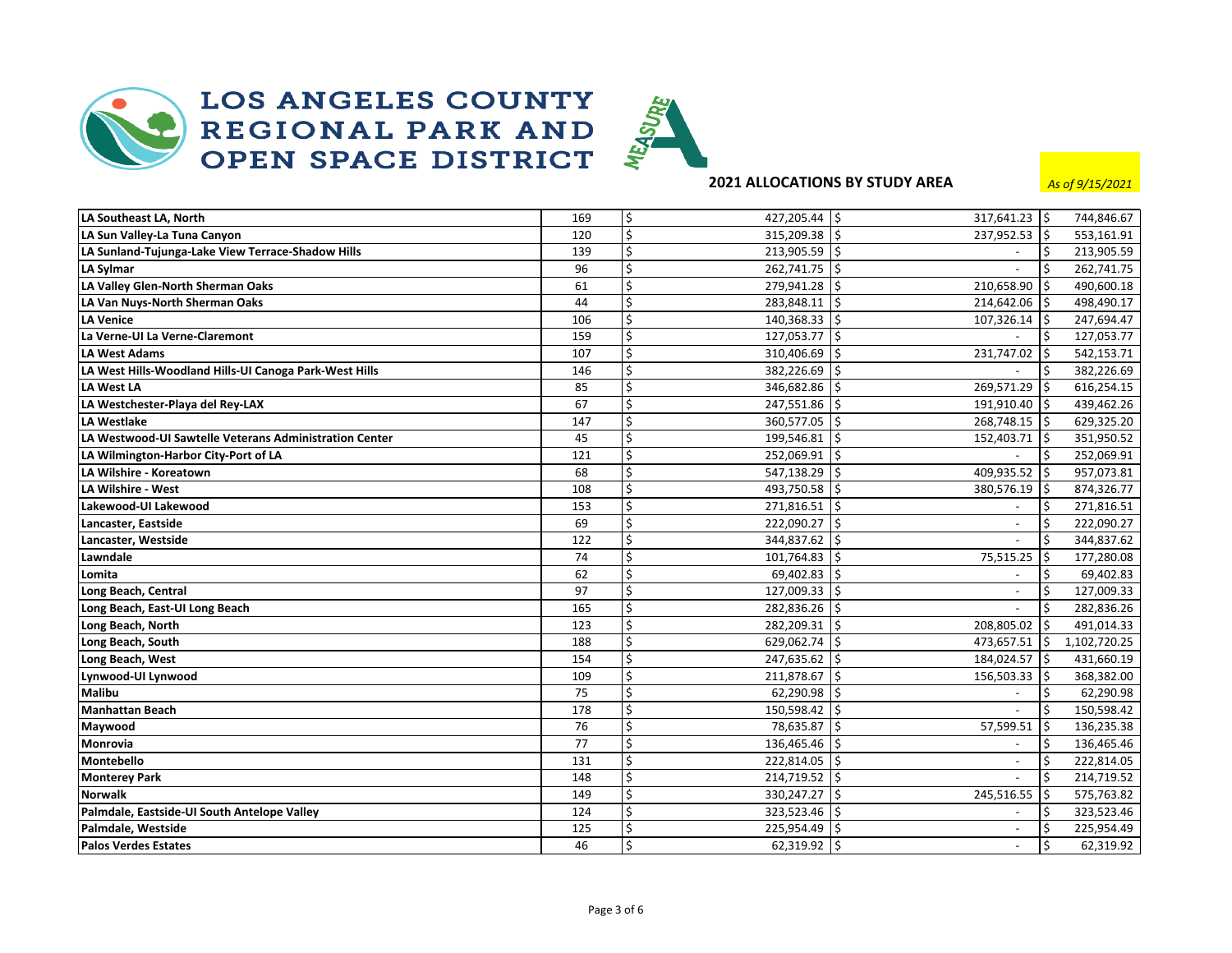



| Paramount                                        | 140            | \$<br>178,582.86   \$          | 133,720.88                      | İ\$                | 312,303.74 |
|--------------------------------------------------|----------------|--------------------------------|---------------------------------|--------------------|------------|
| Pasadena, Eastside-UI Kinneloa Mesa              | 132            | Ś<br>222,760.94   \$           |                                 | \$                 | 222,760.94 |
| Pasadena, Westside                               | 173            | $334,717.11$ \$<br>Ś           | $\overline{\phantom{a}}$        | \$                 | 334,717.11 |
| <b>Pico Rivera</b>                               | 110            | Ś<br>$212,112.60$   \$         | $\overline{\phantom{a}}$        | \$                 | 212,112.60 |
| Pomona, Northside                                | 155            | \$<br>283,539.61   \$          | $\overline{\phantom{a}}$        | \$                 | 283,539.61 |
| Pomona, Southside                                | 150            | \$<br>$225,317.17$ \$          | $\blacksquare$                  | \$                 | 225,317.17 |
| <b>Rancho Palos Verdes</b>                       | 170            | \$<br>172,583.98   \$          | $\blacksquare$                  | \$                 | 172,583.98 |
| <b>Redondo Beach</b>                             | 186            | \$<br>259,848.83   \$          | $\overline{\phantom{a}}$        | \$                 | 259,848.83 |
| <b>Rolling Hills</b>                             | 2              | Ś<br>$9,840.40$ \$             | $\overline{\phantom{a}}$        | \$                 | 9,840.40   |
| <b>Rolling Hills Estates-UI Westfield</b>        | 86             | \$<br>$45,336.81$ \\$          | $\overline{\phantom{a}}$        | \$                 | 45,336.81  |
| Rosemead                                         | 98             | \$<br>173,641.79   \$          | $\overline{\phantom{a}}$        | \$                 | 173,641.79 |
| San Dimas-UI San Dimas                           | 156            | Ś<br>133,394.86   \$           | $\overline{\phantom{a}}$        | \$                 | 133,394.86 |
| San Fernando                                     | 87             | Ś<br>79,618.42   \$            | 59,717.91                       | ١ś                 | 139,336.33 |
| <b>San Gabriel</b>                               | 111            | Ś<br>136,381.93                | ۱Ś                              | \$                 | 136,381.93 |
| <b>San Marino</b>                                | 8              | Ś<br>$58,369.21$   \$          | $\overline{\phantom{a}}$        | \$                 | 58,369.21  |
| Santa Clarita, North                             | 179            | \$<br>457,026.02   \$          | $\blacksquare$                  | \$                 | 457,026.02 |
| Santa Clarita, South                             | 151            | \$<br>349,201.65 \$            | $\overline{\phantom{a}}$        | \$                 | 349,201.65 |
| <b>Santa Fe Springs</b>                          | 126            | \$<br>155,937.89   \$          | $\overline{\phantom{a}}$        | \$                 | 155,937.89 |
| <b>Santa Monica</b>                              | 182            | Ś<br>378,823.68 5              | $\overline{\phantom{a}}$        | Ś.                 | 378,823.68 |
| <b>Sierra Madre</b>                              | 112            | Ś<br>$42,543.70$ \\$           | $\blacksquare$                  | Ś.                 | 42,543.70  |
| <b>Signal Hill</b>                               | 141            | \$<br>$49,125.03$ \$           | $\overline{\phantom{a}}$        | \$                 | 49,125.03  |
| South El Monte-UI El Monte-Whittier Narrows      | 78             | \$<br>$88,045.18$ \\$          | $\overline{\phantom{a}}$        | $\mathsf{\hat{S}}$ | 88,045.18  |
| <b>South Gate</b>                                | 88             | Ś<br>297,094.82   \$           | 220,731.92                      | Ŝ.                 | 517,826.74 |
| <b>South Pasadena</b>                            | 89             | Ś<br>$94,604.65$ \ \$          |                                 | Ŝ.                 | 94,604.65  |
| <b>Temple City</b>                               | 28             | Ś<br>$123, 146.12$   \$        | 92,815.17                       | ۱ś                 | 215,961.29 |
| <b>Torrance, North</b>                           | 174            | Ś<br>257,366.15   \$           | 197,486.79                      | ١Ś                 | 454,852.94 |
| <b>Torrance, South</b>                           | 181            | Ś<br>315,975.20 \$             |                                 | \$.                | 315,975.20 |
| UI Acton-South Antelope Valley                   | 9              | Ś<br>$43,758.59$ \ \$          | $\overline{\phantom{a}}$        | \$                 | 43,758.59  |
| UI Agua Dulce-Angeles Natl Forest-Canyon Country | 10             | \$<br>34,824.02   \$           | $\overline{\phantom{a}}$        | Ś                  | 34,824.02  |
| <b>UI Altadena</b>                               | 47             | \$<br>149,273.57   \$          | $\overline{\phantom{a}}$        | \$                 | 149,273.57 |
| <b>UI Angeles National Forest</b>                | 29             | Ś<br>$8,442.82$ $\frac{1}{5}$  | $\overline{\phantom{a}}$        |                    | 8,442.82   |
| <b>UI Azusa</b>                                  | 127            | Ś<br>$54,058.20$ $\sqrt{5}$    | $\overline{\phantom{a}}$        | \$                 | 54,058.20  |
| <b>UI Bassett-West Puente Valley</b>             | 50             | \$<br>$71,231.38$ \$           | 52,523.98                       | ١\$                | 123,755.36 |
| <b>UI Castaic</b>                                | 91             | Ś<br>137,941.73   \$           | $\overline{a}$                  | ۱\$                | 137,941.73 |
| <b>UI Charter Oak Islands</b>                    | 11             | Ś<br>$61,596.25$ $\frac{1}{5}$ | 45,654.30                       | l\$                | 107,250.55 |
| <b>UI Compton</b>                                | 12             | Ś<br>$40,591.11$ \$            | $\overline{\phantom{a}}$        | \$                 | 40,591.11  |
| UI Covina Islands                                | 5              | 16,511.41                      | Ś.<br>$\overline{\phantom{a}}$  |                    | 16,511.41  |
| <b>UI Covina-San Dimas</b>                       | $\overline{4}$ | Ś<br>17,117.91                 | l\$<br>$\overline{\phantom{a}}$ | \$                 | 17,117.91  |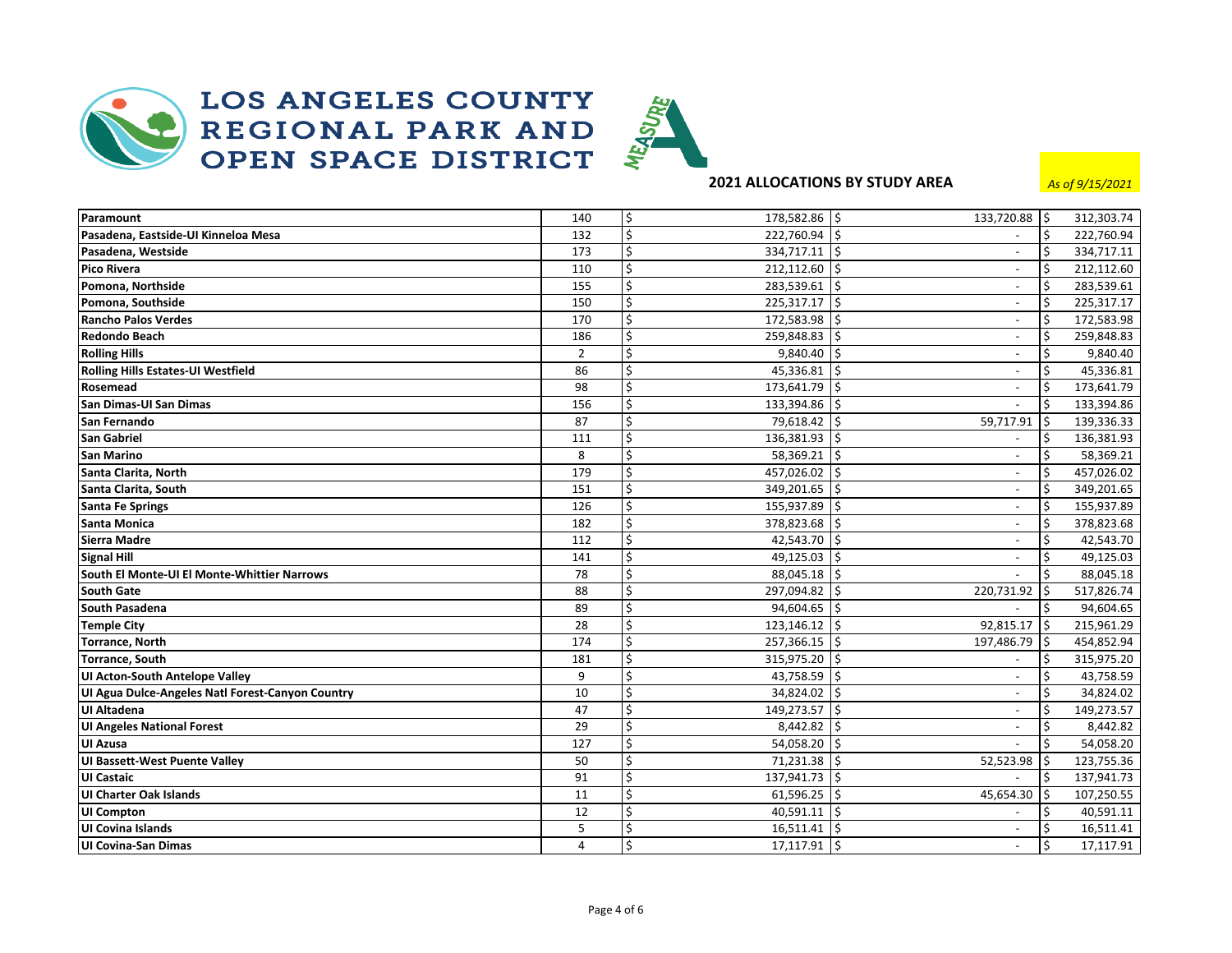



| UI Del Aire                                           | 13  | \$<br>$33,243.66$   \$ | 24,947.93                      | İ\$ | 58,191.59  |
|-------------------------------------------------------|-----|------------------------|--------------------------------|-----|------------|
| UI East LA, Northwest                                 | 70  | Ś<br>198,803.27 \$     | 146,013.15                     | ١\$ | 344,816.42 |
| UI East LA, Southeast                                 | 30  | Ś<br>167,072.73 \$     | 122,813.06                     | l\$ | 289,885.79 |
| <b>UI East Rancho Dominguez</b>                       | 31  | Ś<br>$43,820.84$ 5     | 31,899.00                      | ١ś  | 75,719.84  |
| UI East San Gabriel-Arcadia                           | 32  | Ś<br>78,372.44         | Ś<br>58,835.27                 | lś. | 137,207.71 |
| UI Florence-Firestone                                 | 80  | Ś<br>184,384.95   \$   | 135,204.23                     | l\$ | 319,589.18 |
| UI Hacienda Heights-Whittier                          | 99  | Ś<br>$208,137.33$   \$ |                                | \$  | 208,137.33 |
| UI Hawthorne-Alondra Park                             | 34  | Ś<br>34,116.48         | 25,235.12<br>Ŝ.                | l\$ | 59,351.60  |
| UI La Crescenta-Montrose                              | 14  | Ś<br>68,877.30         | Ś.                             | Ś   | 68,877.30  |
| UI Ladera Heights-View Park-Windsor Hills             | 48  | Ś<br>70,673.37   \$    | $\overline{a}$                 | \$  | 70,673.37  |
| UI Lake Los Angeles-Pearblossom-Llano-Valyermo        | 35  | Ś<br>48,878.27         | Ś.                             | Ś   | 48,878.27  |
| UI Lennox                                             | 15  | Ś<br>$64,842.63$ \$    | 47,356.10                      | ١\$ | 112,198.73 |
| UI Leona Valley-Lake Hughes                           | 6   | Ś<br>13,082.76         | Ś                              | \$  | 13,082.76  |
| UI Littlerock                                         | 36  | Ś<br>29,908.25         | \$<br>$\overline{a}$           | \$  | 29,908.25  |
| UI Malibu                                             | 16  | Ś<br>21,941.23         | Ś.<br>$\overline{\phantom{a}}$ | Ś   | 21,941.23  |
| UI Marina del Rey                                     | 63  | Ś<br>18,538.69         | Ś.<br>$\overline{\phantom{a}}$ | \$  | 18,538.69  |
| UI Monrovia                                           | 33  | Ś<br>50,785.00         | Ś<br>$\overline{\phantom{0}}$  | \$  | 50,785.00  |
| UI Northeast Antelope Valley                          | 17  | $29,305.57$ \$<br>Ś    | $\blacksquare$                 | \$  | 29,305.57  |
| UI Northwest Antelope Valley                          | 18  | Ś<br>18,948.44         | Ś.<br>$\overline{\phantom{a}}$ | \$  | 18,948.44  |
| UI Pellissier Village-Avocado Heights                 | 51  | Ś<br>$52,742.04$ \$    | $\overline{\phantom{0}}$       | \$  | 52,742.04  |
| UI Quartz Hill-Lancaster                              | 19  | Ś<br>$65,093.15$   \$  | $\overline{\phantom{0}}$       | \$  | 65,093.15  |
| <b>UI Rowland Heights</b>                             | 92  | Ś<br>183,985.07   \$   | $\overline{\phantom{0}}$       | \$  | 183,985.07 |
| UI San Jose Hills                                     | 20  | Ś<br>58,947.34         | Ś<br>$\overline{\phantom{0}}$  | Ś   | 58,947.34  |
| UI San Pasqual-East Pasadena                          | 37  | \$<br>31,998.60        | Ś.<br>$\overline{\phantom{a}}$ | \$  | 31,998.60  |
| UI Santa Monica Mountains-Triunfo Canyon              | 38  | Ś<br>$29,131.08$ 5     | $\overline{\phantom{a}}$       | \$  | 29,131.08  |
| UI South Whittier-East La Mirada                      | 134 | Ś<br>207,931.28 5      | $\overline{\phantom{0}}$       | \$  | 207,931.28 |
| <b>UI Stevenson Ranch-Newhall</b>                     | 49  | Ś<br>$80,331.27$   \$  | $\overline{\phantom{0}}$       | \$  | 80,331.27  |
| UI Sunrise Village-South San Gabriel-Whittier Narrows | 52  | Ś<br>29,181.88         | Ŝ.<br>$\overline{\phantom{a}}$ | Ś   | 29,181.88  |
| UI Topanga Canyon-Topanga                             | 64  | Ś<br>28,743.92         | Ŝ.<br>$\overline{\phantom{0}}$ | \$  | 28,743.92  |
| UI Valinda                                            | 39  | Ś<br>$69,033.59$ 5     |                                | Ś.  | 69,033.59  |
| UI Walnut Park                                        | 21  | Ś<br>45,946.18         | Ŝ.<br>33,717.24                | Ŝ.  | 79,663.42  |
| UI West Athens-Westmont                               | 22  | Ś<br>124,212.86        | Ś.<br>91,905.26                | ۱Ś  | 216,118.12 |
| UI West Carson                                        | 23  | Ś<br>76,943.36         | Ś<br>58,362.39                 | \$  | 135,305.75 |
| UI West Rancho Dominguez                              | 24  | Ś<br>35,252.29         | Ś.                             | \$  | 35,252.29  |
| UI West Whittier–Los Nietos                           | 65  | Ś<br>80,300.12         | Ś.<br>$\overline{\phantom{0}}$ | Ŝ.  | 80,300.12  |
| UI Willowbrook                                        | 113 | 127,036.85<br>Ś        | Ś<br>94,649.97                 | Ś   | 221,686.82 |
| Vernon                                                | 3   | ς<br>91,539.48         | Ś.                             |     | 91,539.48  |
| Walnut                                                | 133 | Ś<br>$113,216.08$   \$ | $\blacksquare$                 | \$  | 113,216.08 |